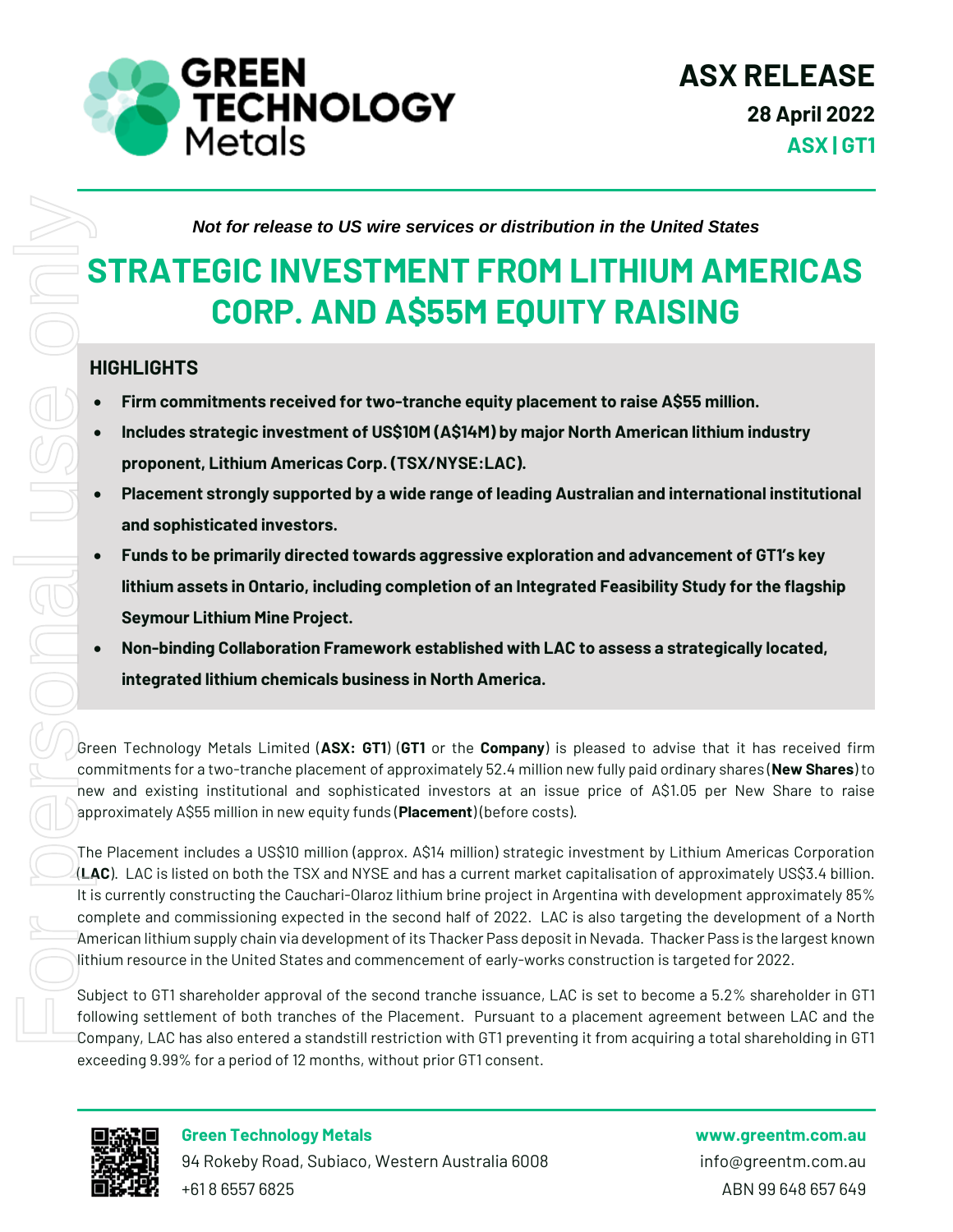

Existing major GT1 shareholders, AMCI Australia Pty Limited (**AMCI**) and Primero Group Limited (**Primero**), committed for A\$4.0 million and A\$3.14 million, respectively, in the Placement. Primero and AMCI are participating solely in the second tranche of the Placement, subject to shareholder approval.

*"GT1's team brings a strong track record of lithium exploration and resource extraction, which fits well with Lithium Americas' expertise in chemical processing. With this initial investment, we look forward to working closely with GT1 to help accelerate the development of a North American lithium supply chain."*

- *LAC President and CEO, Jon Evans*

*"We are delighted to have secured such a strong spread of new and existing investors to this transformational equity raising. The endorsement of leading lithium company, Lithium Americas, also reinforces our positive view on the prospectivity of our assets. In combination with our existing strategic delivery partners and major shareholders, Primero and AMCI, we look forward to working with LAC in executing on our aggressive project advancement and development plans over the next few years."*

- *GT1 Chief Executive Officer, Luke Cox*

# **Lithium**Americas



#### **Collaboration Framework with Lithium Americas Corp.**

In addition to its US\$10 million placement subscription, LAC has entered into a non-binding Collaboration Framework (**Framework**) with GT1 to advance evaluation of a strategically located, integrated lithium chemicals business in North America.

The Framework allows for evaluation of potential cooperative aspects between the two businesses in relation to all aspects of the lithium processing and production value chain, from the processing of spodumene through to the production of battery-grade lithium chemicals.

It is set to leverage off and benefit from the considerable expertise within both businesses with respect to the production of both intermediate and final lithium products. LAC has a well-established and highly technical knowledge base within lithium chemical products and downstream lithium processing, which neatly complements the GT1 team's upstream mining and spodumene processing expertise, and the planned development pathway for its Ontario Lithium Projects.

Key guiding principles of the Framework involve both parties working together in seeking to:

- Rapidly advance the GT1 mineral assets and fast-track the Seymour Lithium Mine Project (80% GT1), Ontario, into production.
- Develop midstream and downstream processing routes for battery-grade lithium chemicals in Ontario and across North America.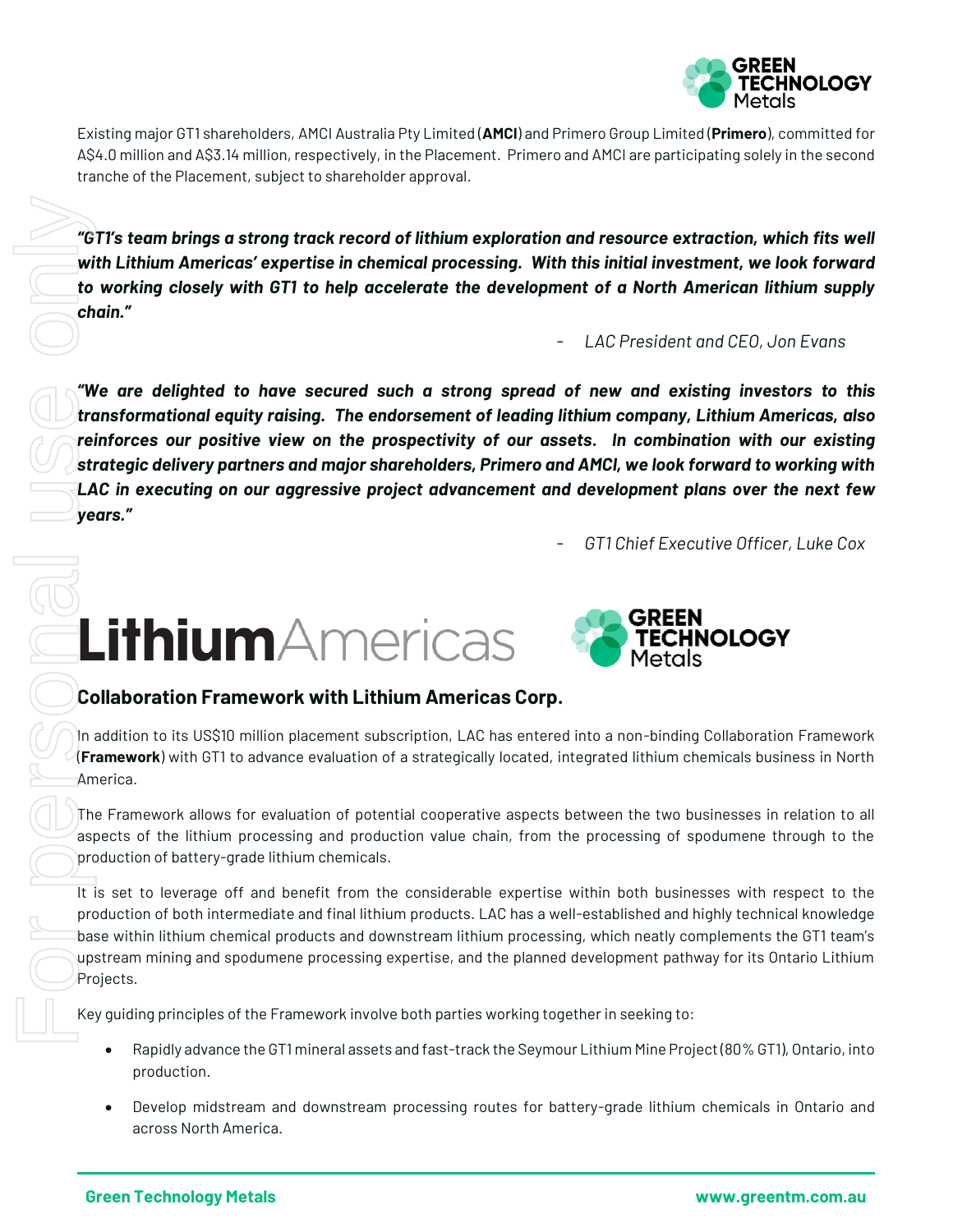

- Advance development plans and project financing for an integrated lithium chemicals business.
- Source downstream offtake partners and deliver an integrated supply chain solution to customers.
- Leverage off LAC's Lithium Technical Development Center in Reno to further test and develop intermediate and final lithium products.

The Framework represents a further step in GT1 delivering to its strategy of building the pre-eminent vertically integrated lithium business in Ontario. This strategy aligns closely with the rapidly increasing attention from, and investment of, electric vehicle manufacturers in the development of an integrated North American supply chain to ensure long term, reliable supply of key battery inputs.

#### **Use of proceeds**

Proceeds from the Placement are planned to be utilised for the following purposes:

- Exploration resource definition, expansion, and preliminary studies (Seymour, Root);
- Exploration regional and greenfields (Allison, Wisa, etc);
- Seymour Mine Project Integrated Feasibility Study;
- New business opportunities; and
- Working capital.

#### **Placement details**

The Placement is taking place in two tranches with the first tranche being undertaken pursuant to the Company's available placement capacity under ASX Listing Rule 7.1 for 30,232,000 fully paid ordinary shares to raise approximately A\$31.7 million (**Tranche 1**). The second tranche is for the balance of the Placement (22,148,953 fully paid ordinary shares to raise approximately A\$23.3 million), conditional on GT1 shareholder approval to be sought at an upcoming shareholder meeting expected to be held in June 2022 (**Tranche 2**).

LAC is participating in both Tranche 1 and Tranche 2 in the same proportions relative to its total subscription as all other non-related party subscribers to the Placement. As related parties to GT1, the participation of Primero and AMCI in the Placement (wholly within Tranche 2) is also subject to specific shareholder approval.

The Placement price of A\$1.05 per share represents:

- a 9.1% discount to the last closing price of GT1 shares on ASX (A\$1.155 per share; Tuesday 26 April 2022); and
- a 5.6% discount to the 5-day volume weighted average price of GT1 shares on ASX up to and including Tuesday 26 April 2022 (A\$1.113 per share).

New Shares issued under the Placement will rank equally with existing fully paid ordinary shares of the Company.

Settlement and allotment of Tranche 1 shares is expected to occur on or around Wednesday 4 May 2022.

Canaccord Genuity (Australia) Limited and Bell Potter Securities Limited acted as Joint Lead Managers and Book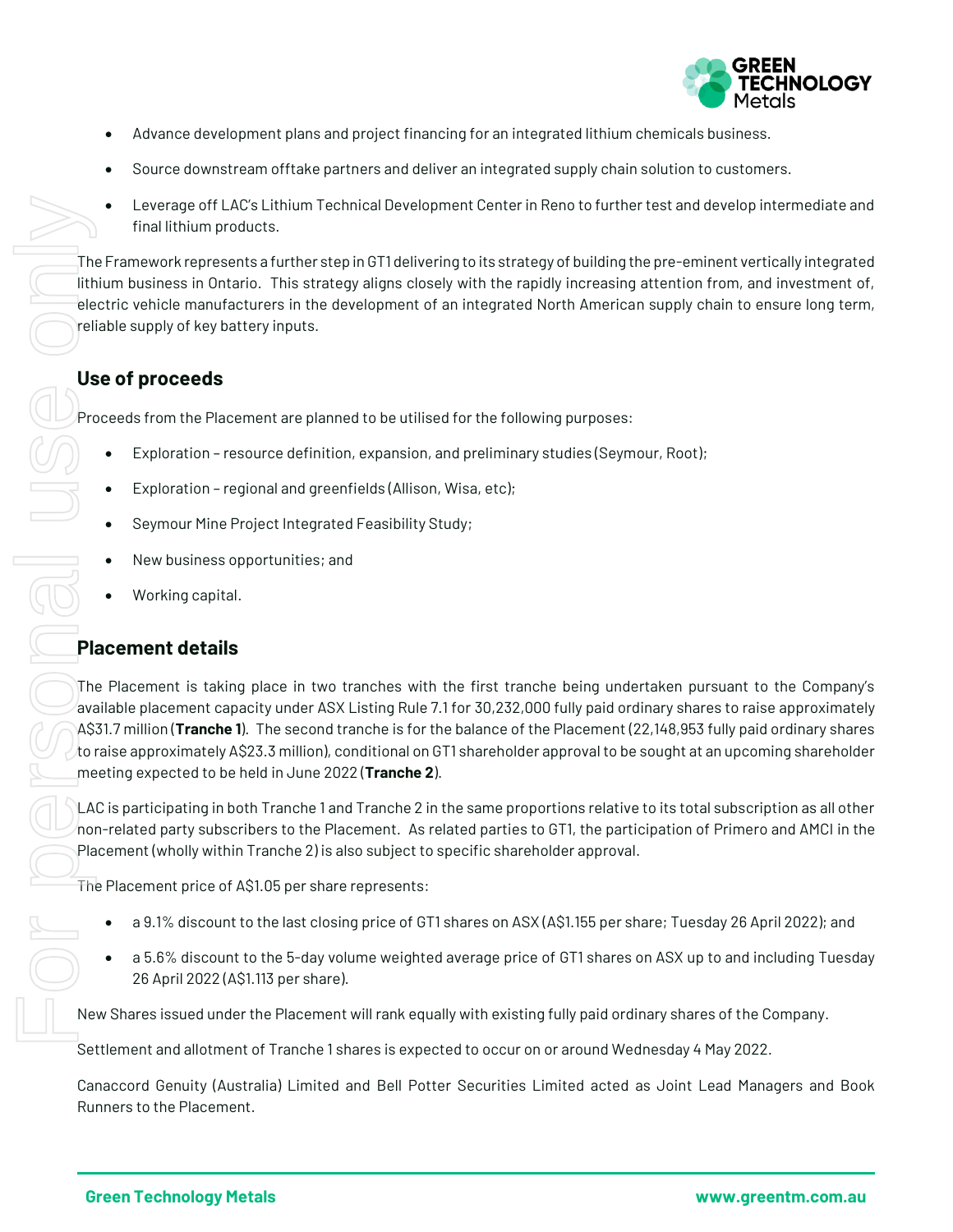

#### **Indicative Timetable**

| <b>Event</b>                                          | <b>Date</b>             |
|-------------------------------------------------------|-------------------------|
| Announcement of Placement                             | Thursday, 28 April 2020 |
| Settlement and Allotment of Tranche 1 New Shares      | Wednesday, 4 May 2022   |
| Expected date of quotation of Tranche 1 New Shares    | Thursday, 5 May 2022    |
| Expected date for EGM to approve Tranche 2 New Shares | June 2022               |
| Expected date for Allotment of Tranche 2 New Shares   | June 2022               |
|                                                       |                         |

*The above timetable is indicative only and subject to change. The Company reserves the right to amend any or all of these dates at their absolute discretion, subject to the Corporations Act 2001 (Cth), the ASX Listing Rules and any other applicable laws. The quotation of the New Shares is subject to approval from the ASX.*

*This ASX release has been approved for release by: Luke Cox, Chief Executive Officer*

#### **KEY CONTACTS**

**Investors Media** Luke Cox **Andrew Edge Chief Executive Officer Fivemark Partners**<br>
info@greentm.com.au **andrew.edge@five**<br>
+61 410 276 744

info@greentm.com.au andrew.edge@fivemark.com.au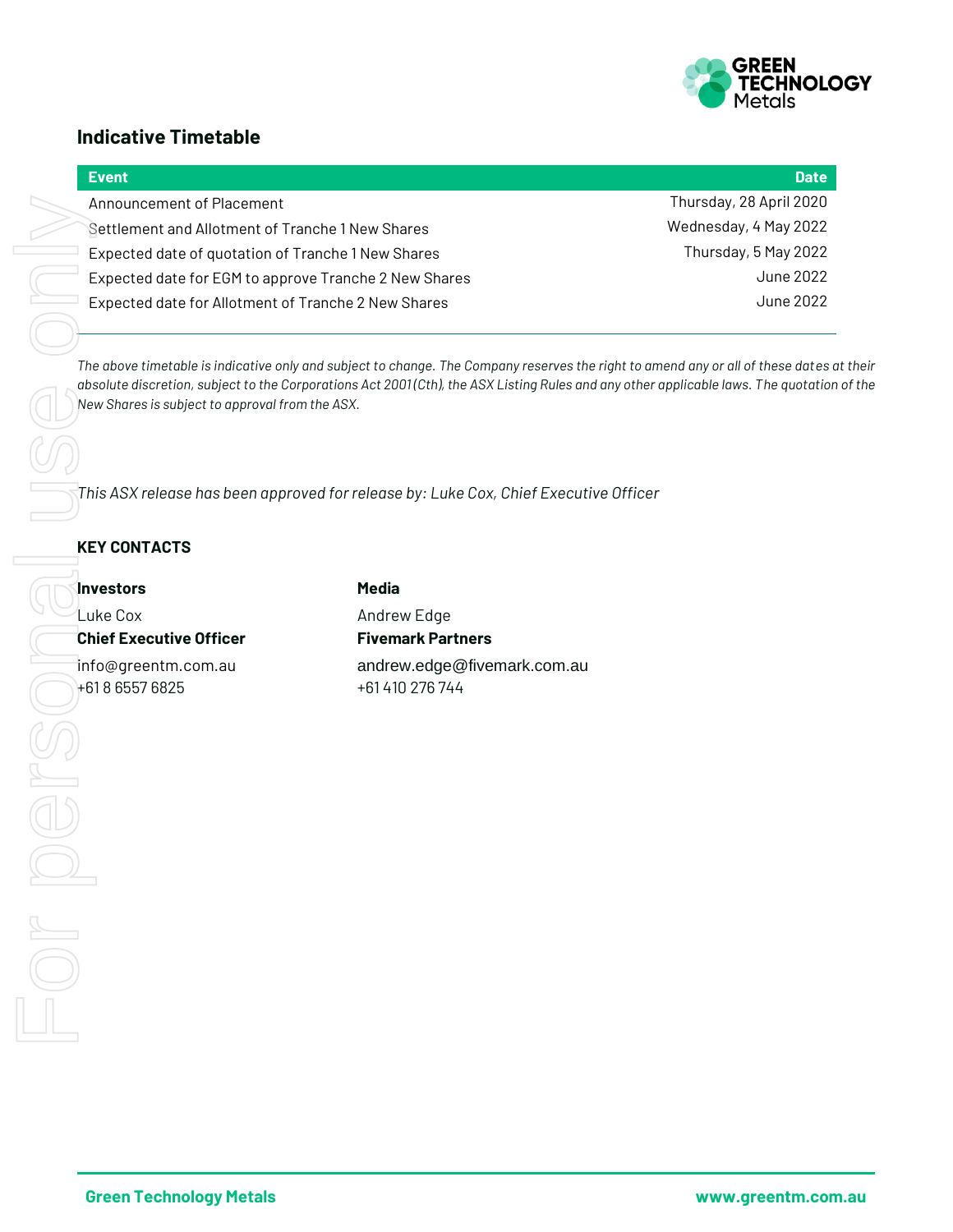

#### **Green Technology Metals (ASX:GT1)**

GT1 is a North American focussed lithium exploration and development business. The Company's Ontario Lithium Projects comprise high-grade, hard rock spodumene assets (Seymour, Root and Wisa) and lithium exploration claims (Allison and Solstice) located on highly prospective Archean Greenstone tenure in north-west Ontario, Canada.

All sites are proximate to excellent existing infrastructure (including hydro power generation and transmission facilities), readily accessible by road, and with nearby rail delivering transport optionality.

Seymour has an existing Mineral Resource estimate of 4.8 Mt @ 1.25% Li<sub>2</sub>O (comprised of 2.1 Mt at 1.29% Li<sub>2</sub>O Indicated and 2.7 Mt at 1.24% Li<sub>2</sub>O Inferred).<sup>1</sup> Accelerated, targeted exploration across all three projects delivers outstanding potential to grow resources rapidly and substantially.



The Company currently holds an 80% interest in the Ontario Lithium Projects (Seymour, Root and Wisa) under a joint venture with Ardiden Limited (ASX: ADV). Refer to the Company's Prospectus (see GT1 ASX release dated 8 November 2021) for further details.

*1. The information in this release that relates to Mineral Resources for the Ontario Lithium Projects was released in the Company's prospectus (see GT1 ASX release dated 8 November 2021). The Company confirms that it is not aware of any new information or data that materially affects the information in that release and that the material assumptions and technical parameters underpinning these exploration results and mineral resource estimates continue to apply and have not materially changed.*